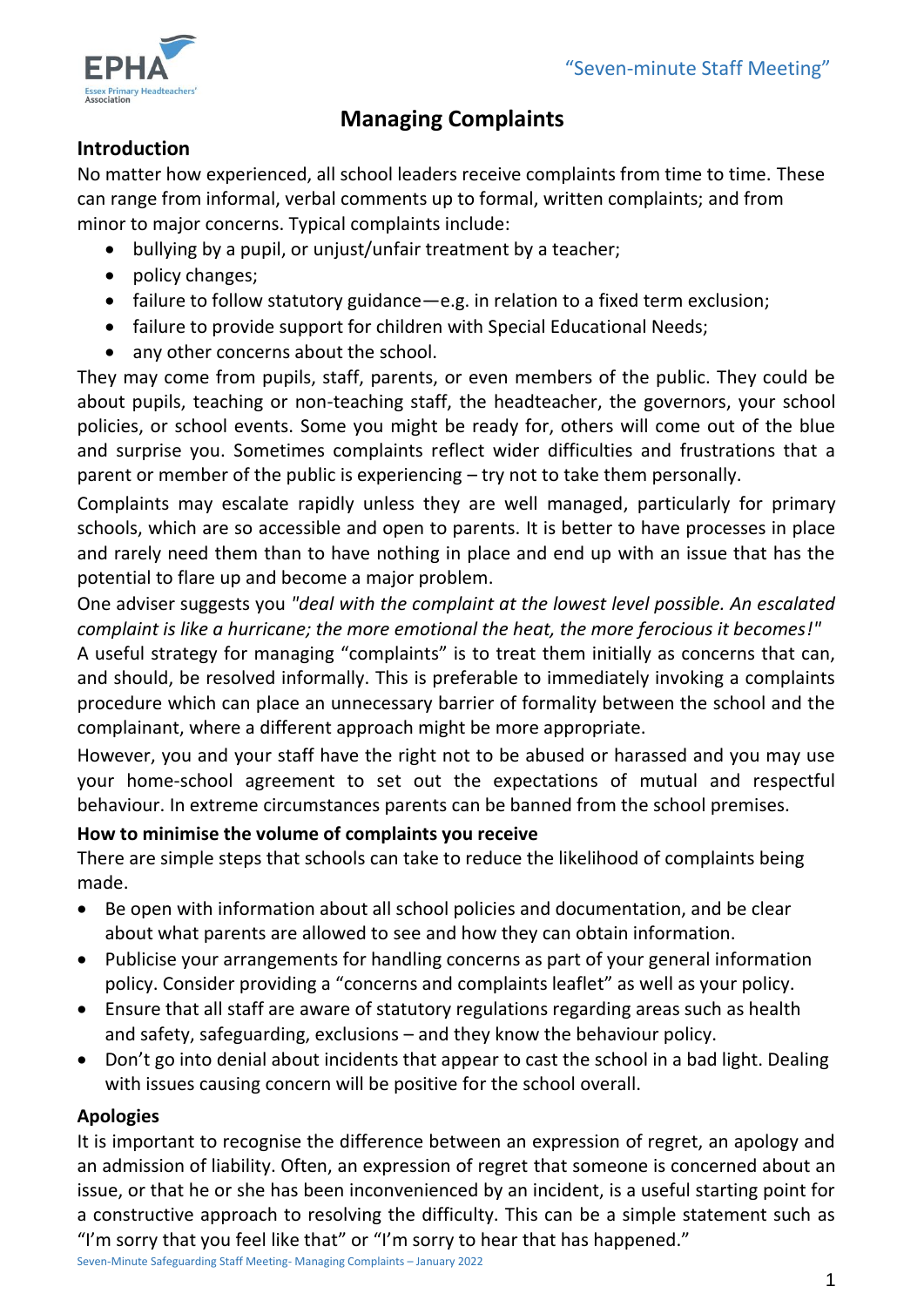

#### **Anonymous complaints**

It will obviously be harder to investigate an anonymous complaint than one where you know the complainant's name, as you won't be able to call them to give evidence and implement your procedure as usual. If you can find out enough information to take the complaint further, or if the complaint is serious, follow your policy as closely as you can. If

you can't find out any other information or the complaint isn't serious, it's reasonable to decide that you can't take any further steps. Consider seeking legal advice if you need help figuring out whether a complaint is serious enough to merit further steps.

Remind staff and parents that complaints will always be investigated where possible, but that it's more difficult when complaints are anonymous. You could take the chance to reassure employees in particular that you'll always handle complaints in line with the school's policy, and will respect confidentiality.

#### **Evidence**

Evidence is vital. Make sure that you record a note of any potentially problematic discussion or communication with a parent; retain this on the child's file. Contemporaneous records of conversations are admissible and can be used, whereas simply trying to remember what happened months ago is questionable and is not considered good evidence.

#### **Your complaints procedure/policy**

All maintained schools must have a complaints procedure and it is helpful to include a policy about managing serial and unreasonable complaints.

Under [Section 29\(1\)\(b\) of the Education Act 2002,](http://www.legislation.gov.uk/ukpga/2002/32/section/29) you must publicise your complaints procedures on your school website.

Your procedure should cover all types of complaint you might expect, including those against staff, the headteacher and governors, and serial complaints. Anyone can make a complaint about a school. They don't have to be a parent of a current pupil.

Maintained schools guidance: set out in the [best practice complaints guidance for](https://www.gov.uk/government/publications/school-complaints-procedures)  [maintained schools](https://www.gov.uk/government/publications/school-complaints-procedures) published by the Department for Education (DfE), which you must 'have regard' to. This means you should follow it unless you have a good reason not to.

Academies must have a complaints procedure to handle complaints from parents and pupils. It must be in writing, be made available to parents and set out clear timescales for the management of the complaint.

This is required by schedule 1, part 7 of the [Education \(Independent School Standards\)](http://www.legislation.gov.uk/uksi/2014/3283/schedule/made)  [Regulations 2014,](http://www.legislation.gov.uk/uksi/2014/3283/schedule/made) and explained in the DfE's [best practice guidance for academy complaints](https://www.gov.uk/government/publications/setting-up-an-academies-complaints-procedure/best-practice-guidance-for-academies-complaints-procedures)  [procedures.](https://www.gov.uk/government/publications/setting-up-an-academies-complaints-procedure/best-practice-guidance-for-academies-complaints-procedures)

#### **Your school's standard complaints procedure will not cover the following:**

- Admissions
- School re-organisation proposals
- Statutory assessments of special educational needs (SEN) this means education, health and care (EHC) plan procedures or the content of the EHC plan, [according to the DfE](https://www.gov.uk/government/organisations/department-for-education#org-contacts)
- Safeguarding matters including allegations of abuse against staff
- Exclusions
- Whistle-blowing
- Staff grievances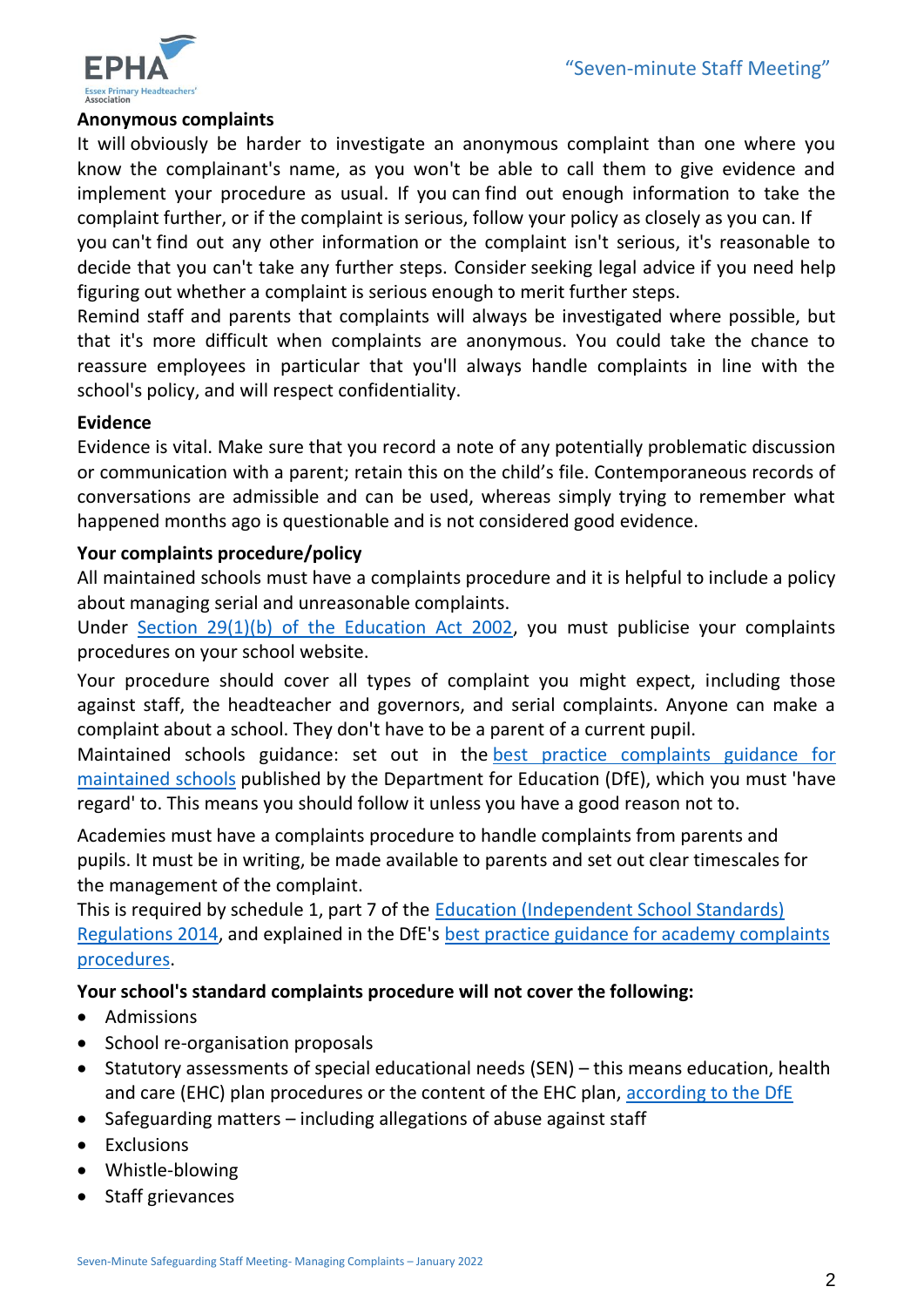

- Staff discipline
- Complaints about the content of the National Curriculum these should be directed to the DfE, but complaints about your school's delivery of the curriculum are within the scope of your policy
- Complaints about collective worship these should be directed to the LA, the local Standing Advisory Council on Religious Education (SACRE), or the relevant religious authority

#### **Managing a complaint**

*Listen*

- Let the complainant have their say. Make it clear that you have heard the complaint. Say something like, "Thanks for letting me know. I'll follow this up and get back to you by …" Name a time that is easy to achieve and contact the complainant with your progress report towards resolution of the issue.
- Make the complainant feel that you value their coming to you. Do this even if they (or you!) are angry. Remain calm even if what is being said seems unfair. You are the one in control of the situation.
- Write down the specifics of the complaint. You might need to get the complainant to pause while you gather things to write with. Check back that you have the details right. If it seems appropriate, ask them to write down the complaint as well, so that you can compare what you have written with what they said. Keep this written documentation safe, as you may need it later.
- If there is a possibility that the complainant will become aggressive, either physically or excessively so verbally, you should ensure that you are not meeting with them alone and that you are able to call upon additional assistance, should matters get out of hand.

#### *Investigate*

- Depending on the nature of the complaint, you will probably not need to respond straight away, other than to thank the complainant for letting you know. However, if you deem the complaint to be serious, for example if it involves the safety of a child or staff member, you may need to take immediate action before you can begin an investigation. This may involve the removal of a person, or contacting external support. Do not assume blame on anyone's part until you have gathered all the facts.
- Make a judgment call about the time you need to deal with this complaint. Is it something that you can leave for a little while, or something that requires nipping in the bud now? Ask yourself what the consequences of not dealing with the complaint immediately are likely to be.
- It is possible that the complainant will expect an instant response. Reassure them that you will give them a response as soon as you have had time to consider it. Use this time to assess the gravity of the complaint, and then you can prioritise it. Don't leave dealing with it for too long, though. Small issues can grow out of all proportion if they are not dealt with smartly. The priority scale you might use will probably be:

now, later today, tomorrow or the day after, rather than next week.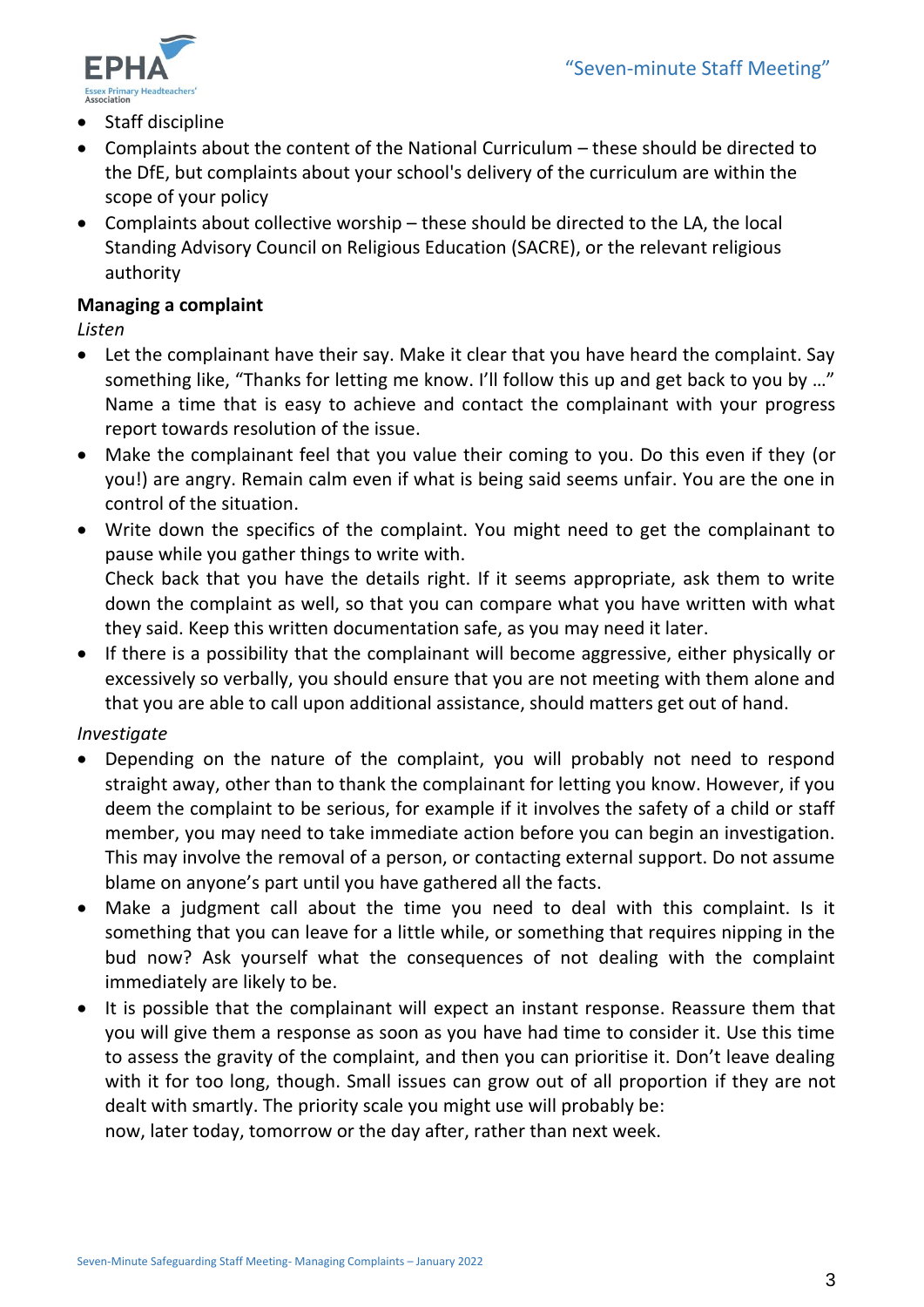

#### *Inform where necessary*

- Let everyone who needs to know, know what is going on. Any staff member who is the subject of a complaint must be told about it and any likely investigation of it as soon as the complaint is received.
- Tell all parties that discussions are confidential.
- Keep those who are affected informed about what is happening, especially if the investigation takes longer than expected. Clear communications will help people to feel confident that you are handling the situation appropriately.
- Procedure must be strictly followed or you might find yourself in an employment-related situation.
- Taking too long to act invites speculation and encourages those who don't need to know to become involved.

# **The complaints process**

The process should be set out in detail in your Complaints Policy. Generally, the procedure is divided into three stages:

- o Stage 1 aims to resolve the concern through informal contact at the appropriate level in school.
- o Stage 2 is the first formal stage, when complaints are considered by the Headteacher.
- o Usually, concerns and complaints are resolved either at Stage 1 or Stage 2. If following these stages, the complaint is not resolved, the Governors will become involved and take the complaint to Stage 3.
- o Stage 3 involves a complaints review panel of governors, who review how the complaint has been handled and the outcome and decisions so far.

If the school has completed its procedures but the complainant remains dissatisfied with the outcome, they have a right to refer their complaint to the School Complaints Unit (maintained schools) or the ESFA (academies).

# **Membership of the complaints review panel**

There should be three governors on the complaints review panel. It's up to governors to decide who these three are, although it must be people who have had no previous involvement in the complaint. The headteacher shouldn't sit on the panel.

You should consider whether staff and parent governors can act impartially, or whether it puts them in a difficult situation with colleagues or their child's teacher, for example.

If you can't make up a panel with your own governors, you can borrow some from another school. If you arrange complaint panel meetings on an ad-hoc, informal basis, you don't need to do this formally under the [School Governance \(Collaboration\) \(England\) Regulations](http://www.legislation.gov.uk/uksi/2003/1962/contents/made)  [2003.](http://www.legislation.gov.uk/uksi/2003/1962/contents/made) These regulations are only for 'standing' committees with set terms of reference and standing membership (e.g. staffing or premises).

It is important that the meeting is managed and clerked effectively. Ideally, do not employ a member of staff in school to undertake the panel meeting as they may not be considered impartial by the complainant. If your Clerk to Governors is inexperienced in advising on specialist hearings, contact Juniper Clerking Agency for an experienced clerk, or contact EPHA for advice.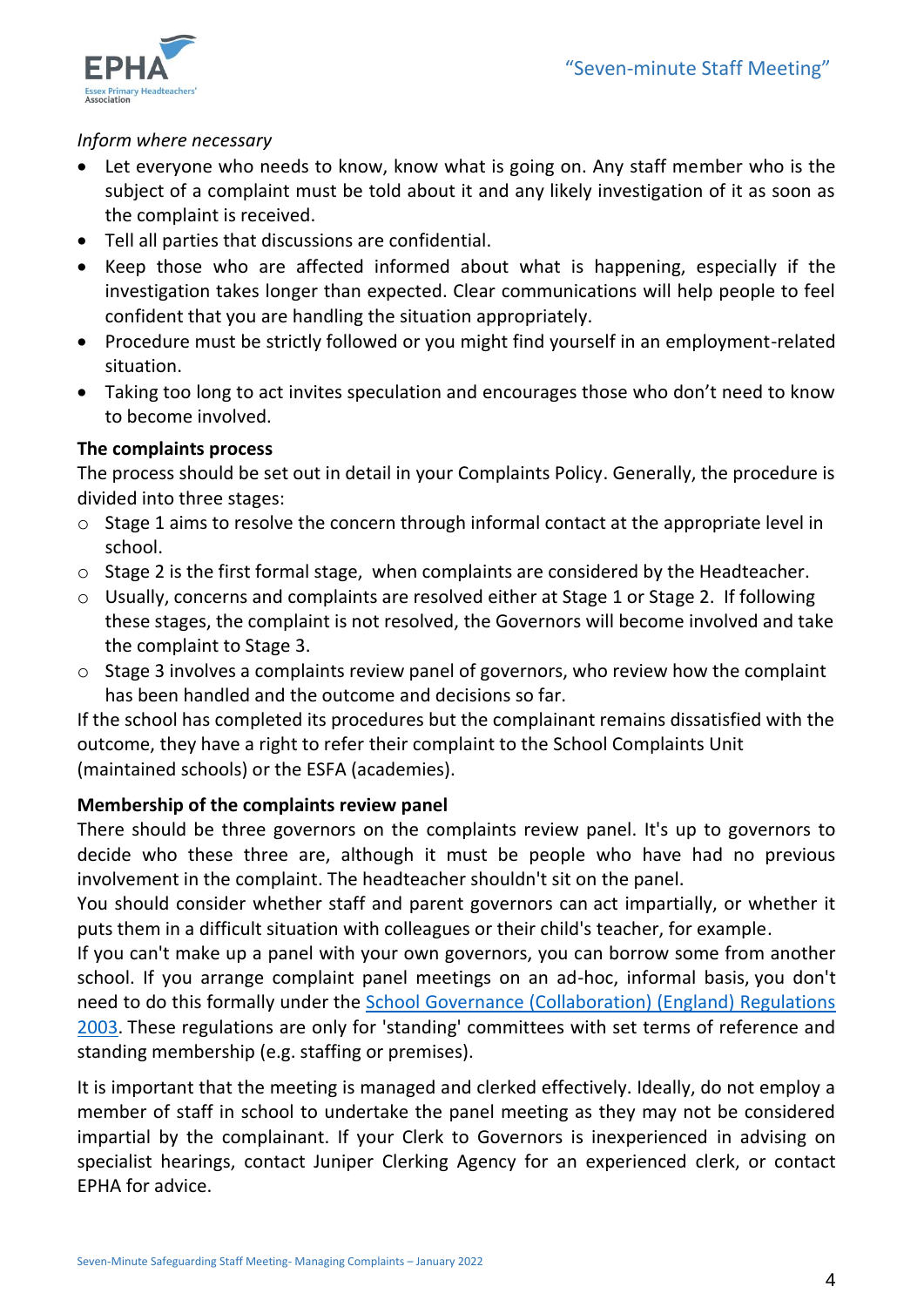

If it is necessary to hold a complaints review panel meeting, your clerk should liaise with all parties (school, panel members and complainant) to agree a mutual time for the meeting. If the complainant rejects the offer of three proposed dates, without good reason, the Clerk will decide when to hold the meeting. It will then proceed in the complainant's absence on the basis of written submissions from both parties. *(Ensure that this is clear within your policy.)*

# **Communicating the outcome of the panel meeting**

Send the complainant:

- The conclusion, reasons for your decision, and their right of appeal, in writing
- Copies of the minutes

Outcomes of the complaint could include:

- The complaint being dismissed or upheld
- (If it's a staff conduct complaint) informing the complainant that the matter is being addressed - complainants won't be informed of any disciplinary action taken against staff as a result of the complaint
- The complaint being referred to the School Complaints Unit or ESFA, if the person who complained thinks it wasn't handled properly

### **Recording the complaint**

You should:

- Record the progress of the complaint and the final outcome
- Determine who's responsible for these records and make sure the data is kept secure It's up to you to decide how long to keep records for. Best practice is:
	- For major complaints, keep records for 6 years after the complaint is resolved
		- For complaints related to negligence, keep records for 15 years after the complaint is resolved
		- For complaints related to child protection or safeguarding issues, keep records for 40 years after the complaint is resolved

This is set out in the Information and Records Management Society's information [management toolkit for schools.](https://irms.org.uk/page/SchoolsToolkit)

#### **Managing serial and persistent complaints**

You should do your best to be helpful to people who contact you with a:

- complaint or concern
- request for information

However, there will be occasions when, despite all stages of the complaint procedure having been followed, the complainant remains dissatisfied. If a complainant tries to re-open the same issue, you can inform them that the procedure has been completed and that the matter is now closed.

#### **When to stop responding**

The decision to stop responding should never be taken lightly. You need to be able to say yes to all of the following:

- you have taken every reasonable step to address the complainant's concerns
- the complainant has been given a clear statement of your position and their options
- the complainant contacts you repeatedly, making substantially the same points each time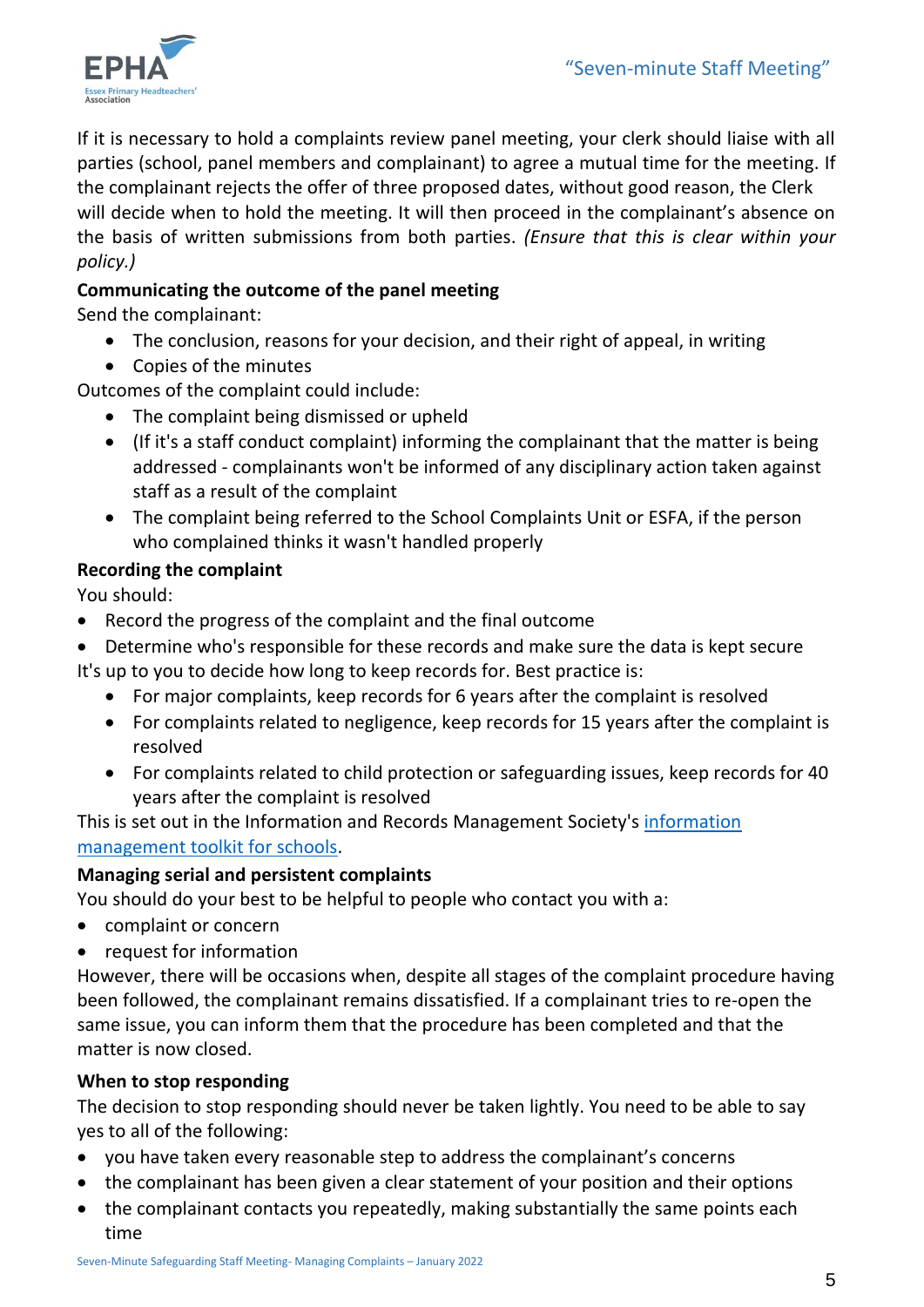

The case to stop responding is stronger if you agree with one or more of these statements:

- their letters, emails, or telephone calls are often or always abusive or aggressive
- they make insulting personal comments about or threats towards staff
- you have reason to believe the individual is contacting you with the intention of causing disruption or inconvenience

You should not stop responding just because an individual is difficult to deal with or asks complex questions.

# **Barring from school premises**

Although fulfilling a public function, schools are private places. The public has no automatic right of entry. Headteachers and governing bodies will therefore need to act to ensure they remain a safe place for pupils, staff and other members of their community.

If an individual's behaviour is a cause for concern, they can be asked to leave school premises. In some cases, individuals can be barred from entering school premises. You should always give the individual the opportunity to formally express their views on a decision to bar.

The headteacher's decision to bar should then be reviewed by either:

- the chair of governors
- a committee of governors

They should take into account any representations made by the individual and decide whether to either confirm or lift the bar. If the decision is confirmed, the individual should be notified in writing, explaining:

- how long the bar will be in place
- when the decision will be reviewed

Once the school's appeal process has been completed, individuals who remain barred may be able to apply to the Courts for a review of the schools decision. Individuals wishing to exercise this option should seek independent legal advice.

[Controlling access to school premises](https://www.gov.uk/government/publications/controlling-access-to-school-premises) provides more guidance on access to school premises.

# **Top tips**

- Know your complaints policy (and the law) and review on a regular basis.
- Make sure that staff have read the policy and understand how to manage complaints.
- Evidence is critical. Make sure that records of conversations are noted and all written communication retained..
- Because complaints may escalate through stages, it is essential that governors and the clerk are aware of the Complaints Policy and procedures, and ideally have had training. They also need to understand the school rules and any home-school agreement that is in place. Schools need to have the backing of their governors.
- Consider strengthening your Home-School Agreement, to stress what behaviour is expected on your school site.
- Try not to take a complaint personally.
- Check employment agreements and regulations.
- Seek legal advice if required.
- Don't be afraid if a complaint is escalated to the School Complaints Unit or ESFA this may be the only way to finally resolve a persistent complaint.